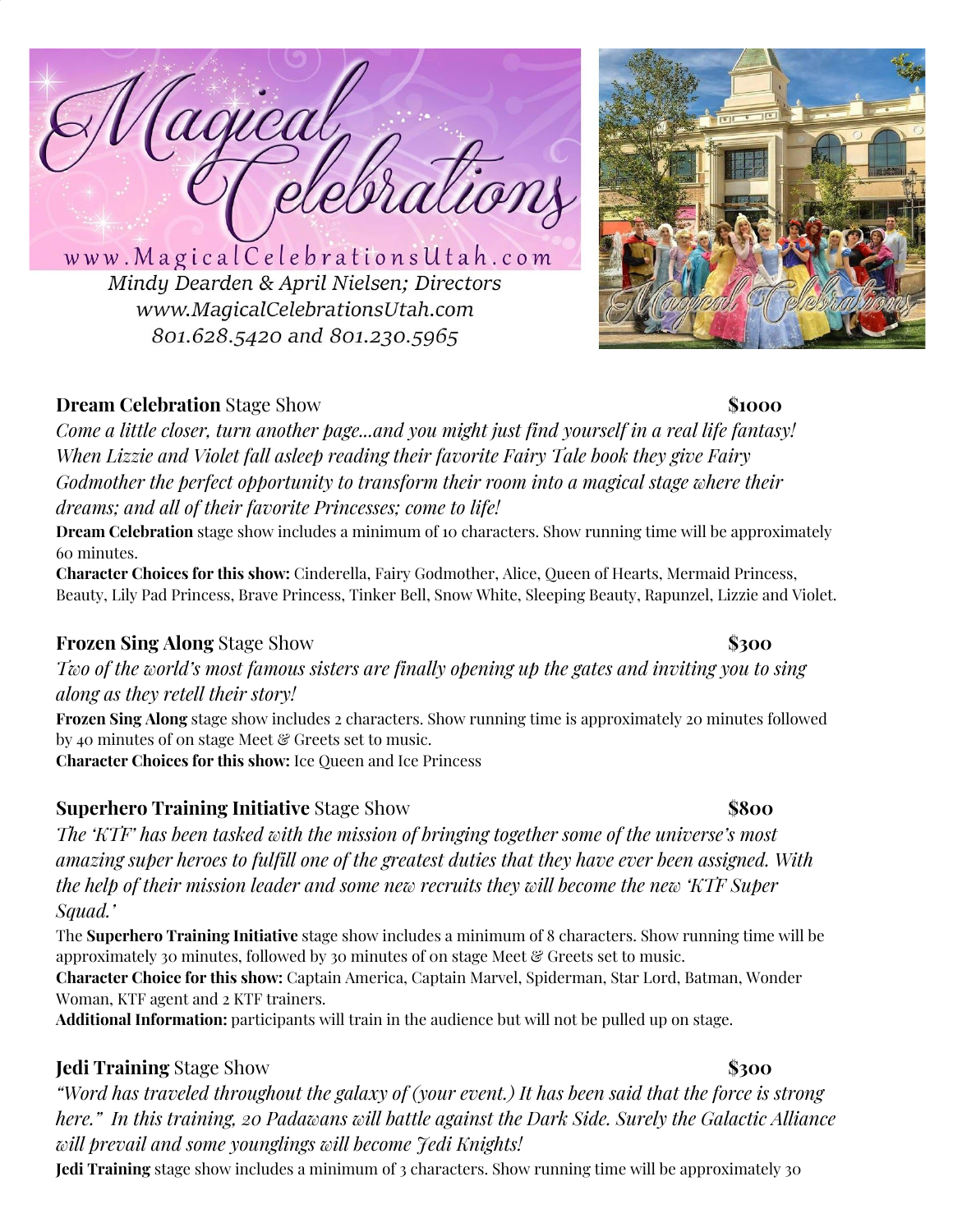minutes, followed by 30 minutes of 0n stage Meet & Greets set to music. (Additional characters can be added for \$75 each.)

**Character Choice for this event:** Show must include Darth Vader, Jedi Master and Jedi Knights. Additional character available for the show are: White Storm Trooper, Black Storm Trooper. Princess, Chewie, Kylo Ren and Rey.

**Additional Information:** 20 participants will be pulled from the audience to join the training taking place on the stage. They can be chosen at random or be chosen ahead of time by the event host. (This show has been performed as a reward at various elementary schools.)

# **What Lies Within** Stage Show **\$600**

Did you know that some of the most powerful stories of courage and might come from the pages of *princess storybooks? This show brings to the spotlight some of the unforgettable moments that showed just how strong and brave girls can be.*

**What Lies Within** stage show includes a minimum of 6 characters. Show running time will be approximately 30 minutes, followed by 30 minutes of 0n stage Meet & Greets set to music.

**Character Choice for this show:** Ocean Princess, Pocahontas, Brave Princess, Arabian Princess, Lizzie and Violet (who debuted in the Dream Celebration in 2018.)

# **Salt City Sisters \$300 per hour**

*The Salt City Sisters, a trio of female vocalists, will delight your guests with vocal stylings inspired by some of the most popular American musical acts of the 1940s. The group's renditions of swing style tunes in close harmony are sure to put everyone in a celebratory mood!*

**Salt City Sisters** includes a minimum of 3 vocalists who remain in character throughout their performance. **Additional Information:** Song selections and costuming are chosen based on the season and/or the theme of the event. Christmas and Patriotic themed sets are quickly becoming the favorites! Sound systems with mics are a great asset for this option. Please indicate when booking sound arrangements need to be made.

# **Story Time with Mrs Claus \$75 per hour**

Story Time with Mrs. Claus is a great way for your guests to not only get a visit and photo opportunities with Old St Nick, but to also be entertained and delighted by the theatrical book reading/ retelling of their favorite stories with Mrs Claus!

**Additional Information:** Mrs Claus travels with her own white rocking chair and a festively decorated basket of books that she is well versed in reading and retelling from. If there is a particular book that you would like her to read (perform) please let us know ahead of time so that she will have plenty of time to prepare like the professional storyteller that she is!

The MC Storytellers are talented performers whose retelling of your favorite stories will have you and your guests feel as if they have been transported right into your favorite movie or story book! With songs and script from favorites such as The Lion King, Toy Story and Finding Nemo, and themed costumes to add to the magic, they are sure to put a smile on the face of children young and old!

**Additional Information:** The MC Storytellers have personal amplification mics. This entertainment option is designed for a smaller, more intimate group setting.

**Magical Meet and Greets and other non scripted entertainment \$75 per character per hour** Sometimes the most magical moments take place when you least expect them! Seeing the Superhero you admire most waving to you from the parade route; meeting your favorite

## **The MC Storytellers \$75 per character per hour**